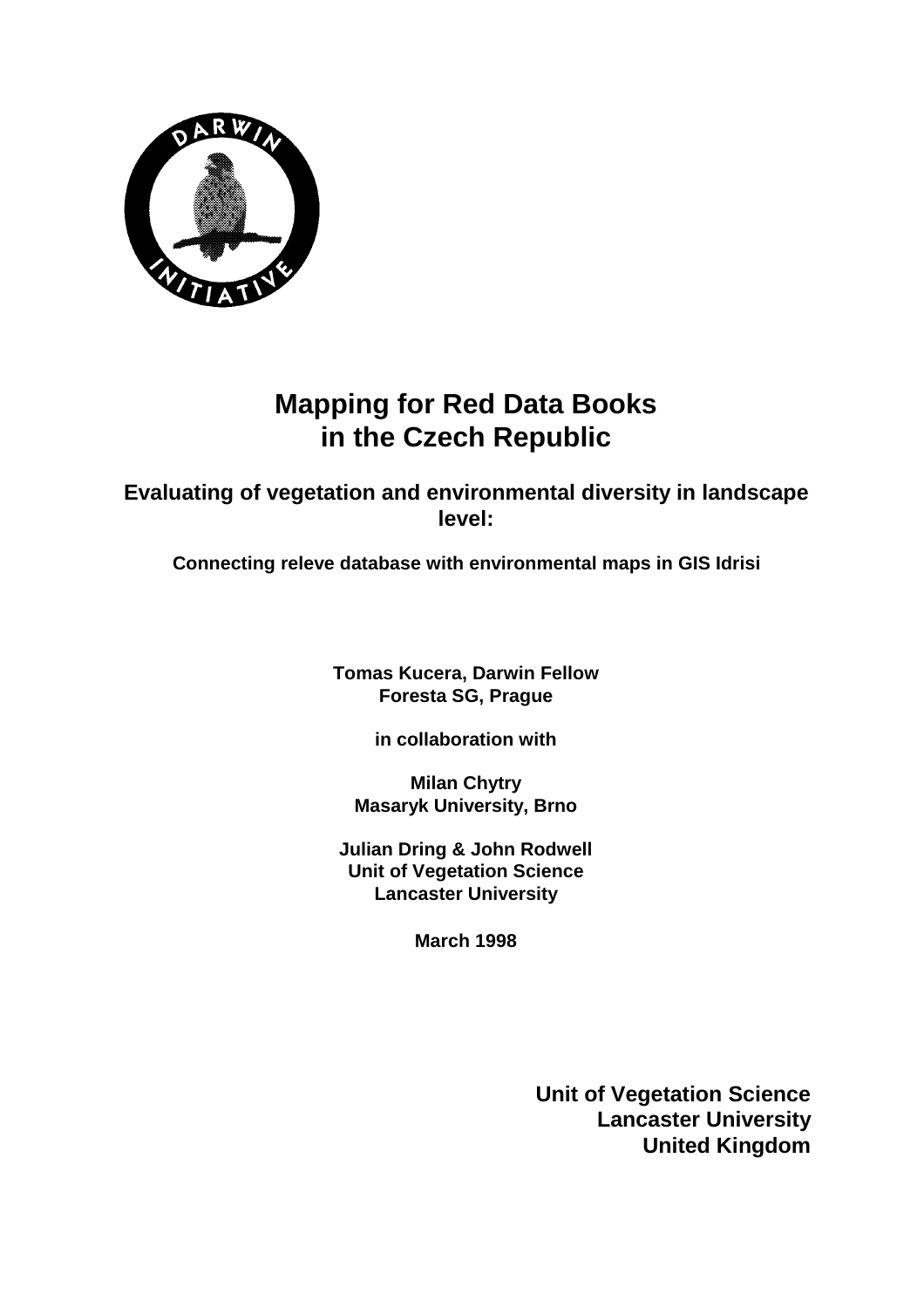## **Evaluating of vegetation and environment diversity in landscape level**

Connecting releve database with environmental maps in GIS Idrisi

## **Acknowledgements**

All this work done was possible to the DARWIN INITIATIVE project. Our thanks are to *Lubos Ursta* for the grateful support with preparing map layers, to all contributors of the Czech National Database for the training releves received from, and to all members of the Unit staff and colleagues from other countries, for their inspirative comments contributing to finish this work.

## **Introduction**

Processing of large phytosociological data sets in database systems (i.e. TURBO(VEG) and MEGATAB; Hennekens 1994) enables new and most detailed synthesis of vegetation releves from larger areas (Ermakov, Dring & Rodwell 1997). The distribution of communities is a main information, for construction of distribution maps are used both geographical oriented and specialised softwares (i.e. DMAPW; Morton 1997). This type of software has no excellent abilities for the computation and visualisation of relationships between communities (phytosociological releves or distribution of communities) and their environments. The best tools for that questions are **Geographical Information Systems** (GIS; see i.e. Burrough 1986, Burrough & McDonell 1998). The principles and methods of GIS are well-known (Maguire et al. 1991) and GIS extremely expanded into practically all fields of human activities in the last few years. There are many specialised software applications (see International Journal of GIS, European GIS, ITC Journal, etc.). In ecological sciences are two prevailing demands: (i) visualising and (ii) modelling data and processes.

The spatial thematic data are (i) points, (ii) lines and (iii) areas, in GIS systems processed as points, vectors and polygons. There are two main types of GIS: (1) vector oriented [i.e. ArcInfo, Intergraph, GenaMAP, MapINFO], (2) raster oriented [GRASS, SPANS, IDRISI] and hybrids [last version of SPANS, etc.]. The data attributes are in database form (Database Management System, DBMS).

## **Aims and methods**

The study area of this project was the Czech Republic and all training date were from this region. The main aims were:

(1) import maps with the global abiotic factors (i.e. climate, soils) to Idrisi;

(2) import points of the releves distribution from Turbo(VEG) database to Idrisi;

(3) calculate main abiotic characteristics for each vegetation type from the map of entire distribution (in this case we used generalised form of the schematic map of potential natural vegetation, Neuhäuslová et al. 1997);

(4) calculate main abiotic characteristics for the sets of releves;

(5) visualise in GIS the main community-environment relations.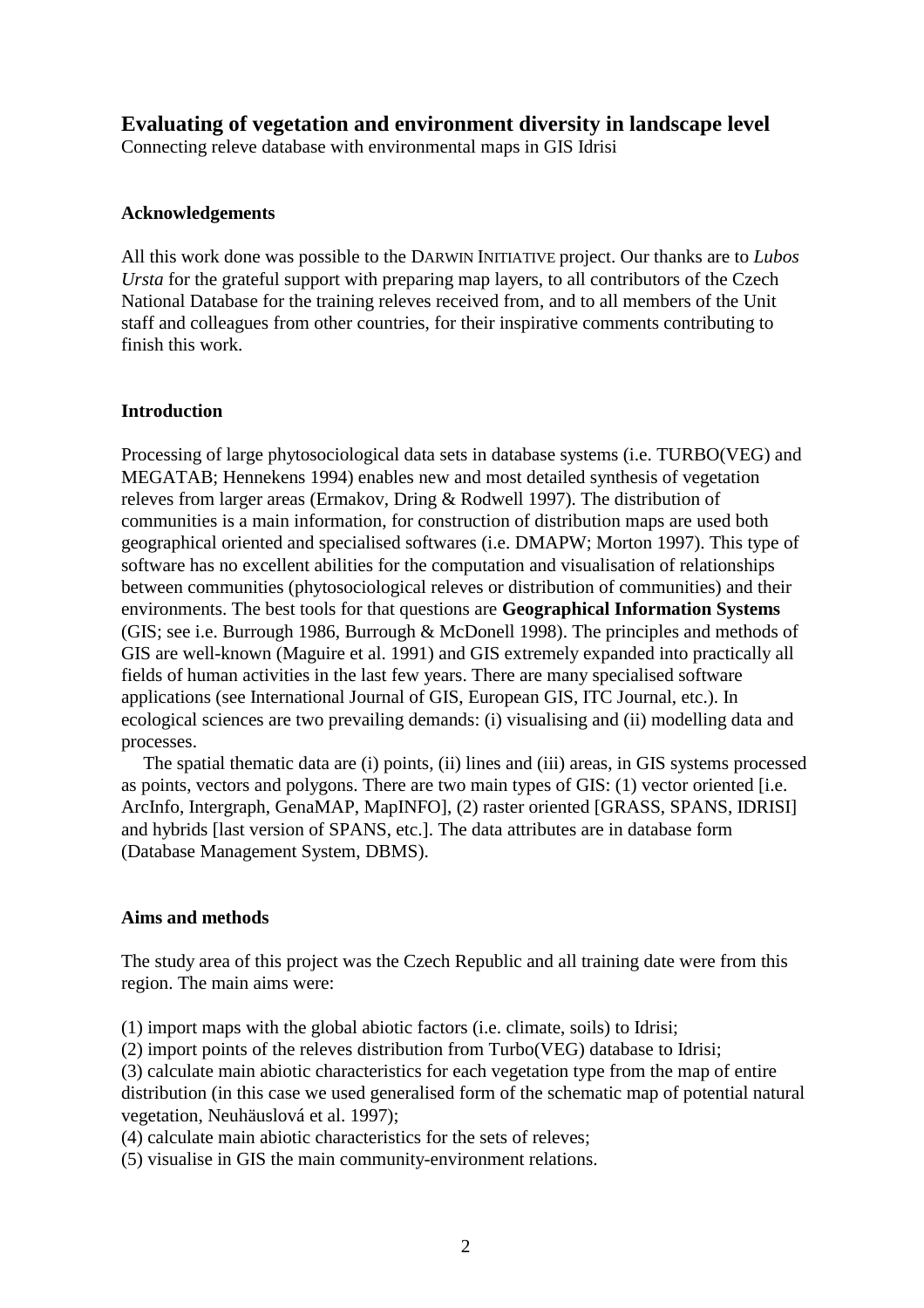(6) open in Idrisi database management system (DBMS) for GIS analysis of database with header data of releves

Software: in this case-study we have used the raster oriented GIS Idrisi for Windows v. 2.0 (Eastman 1997). The graphical outputs were prepared in Excel 5 for Windows.

Original maps were in 1:1,000,000 level (climate and soils: Atlas of the Czechoslovakia, 1966; phytogeographical areas: Skalicky et al. 1988) and 1:500,000 level (map of the potential natural vegetation: Neuhäuslová et al. 1997; geomorphological map: Demek et al. 1965), respectively. The maps were previously digitised and next rasterised (the final resolution was 1 pixel  $= 1$  sq km). The all maps were imported to Idrisi as  $*$ . BMP files (IMPORT: BMPIDRIS), than georeferenced to lat/long coordinates (procedures PROJECT & RESAMPLE) and reclassified (RECLASS & OVERLAY) with the common flag (value 0). Finally the legend categories were added. For example the structure of one description file (GEOL.DOC) follows:

file title : Geology data type : byte file type : binary columns : 480 rows : 305 ref. system : latlong ref. units : deg unit dist. : 1.0000000 min. X : 12.0000000 max. X : 18.8999996 min. Y : 48.5000000 max. Y : 51.0999985 pos'n error : unknown resolution : km min. value : 0 max. value : 3 value units : unspecified value error : unknown flag value : 0 flag def'n : none legend cats : 4 category 0 : category 1 : Typ 1 - rich category 2 : Typ 2 - poor  $categorical \cdot \frac{1}{100}$  3 - sediments

## *Training phytosociological data*

Both the distribution pattern and ecological gradients (esp. abiotic factors) were studied on the data set of beech woods (*Fagion, Luzulo-Fagion*) from the Czech Republic. The data were exported from the Czech national database (Chytry 1998). Total number of successfully imported releves was 411, from 12 associations:

|     | Fagion, Eu-Fagenion       | No of releves |  |  |
|-----|---------------------------|---------------|--|--|
| TpF | Tilio platyphylli-Fagetum | 11            |  |  |
| TcF | Tilio cordatae-Fagetum    | 41            |  |  |
| MF  | Melico-Fagetum            | 12            |  |  |
| CpF | Carici pilosae-Fagetum    | 27            |  |  |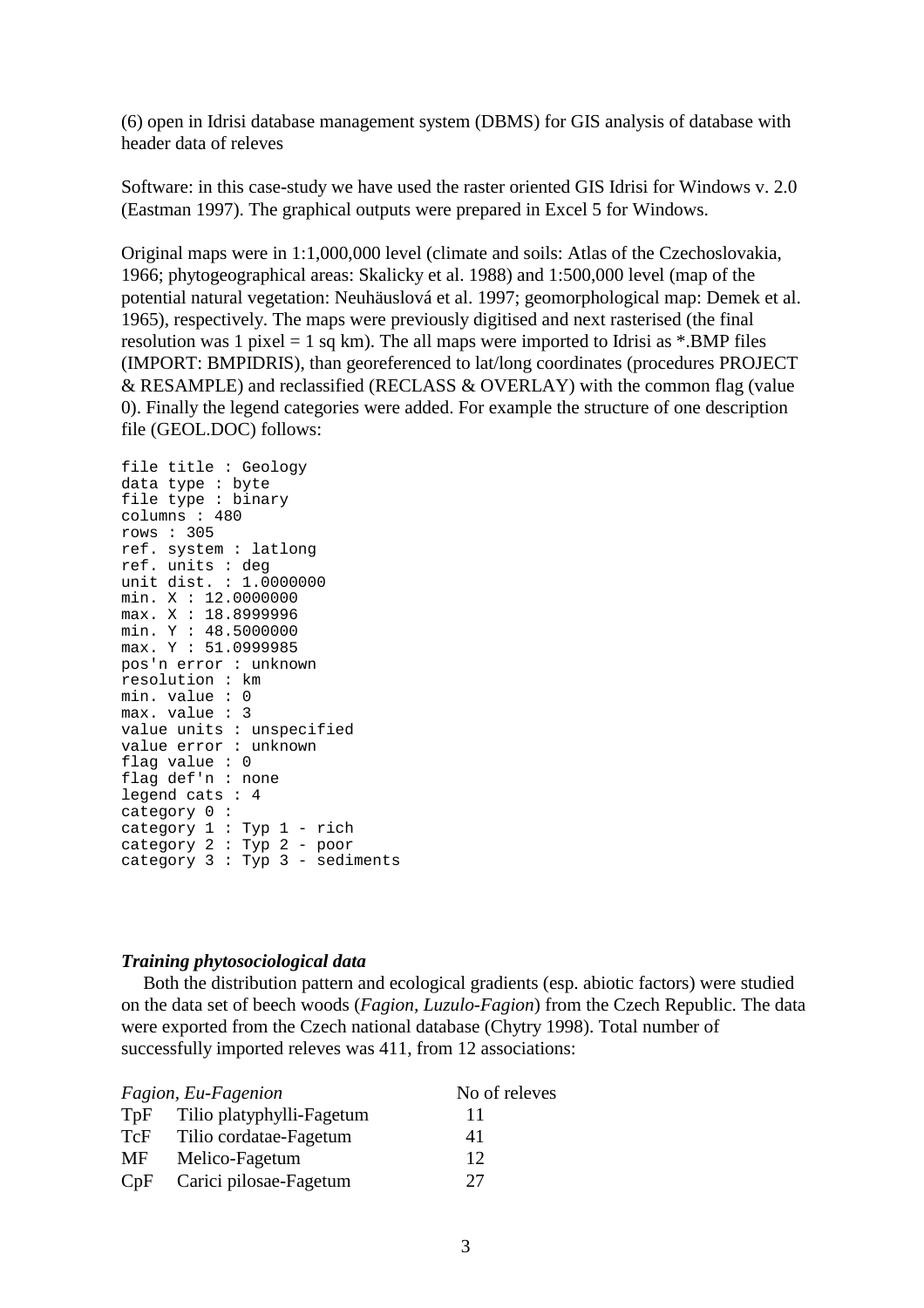| DeF                    | Dentario enneaphyllidi-Fagetum    | 106        |  |  |  |  |  |
|------------------------|-----------------------------------|------------|--|--|--|--|--|
| DgF                    | Dentario glandulosae-Fagetum<br>3 |            |  |  |  |  |  |
| MaF                    | Melico altissimae-Fagetum         | 50         |  |  |  |  |  |
| VrF                    | Violo reichenbachianae-Fagetum    | 13         |  |  |  |  |  |
| Aceri-Fagenion         |                                   |            |  |  |  |  |  |
| AF                     | Aceri-Fagetum                     | 8          |  |  |  |  |  |
| Cephalanthero-Fagenion |                                   |            |  |  |  |  |  |
| CF.                    | Cephalanthero-Fagetum             | 18         |  |  |  |  |  |
| Luzulo-Fagion          |                                   |            |  |  |  |  |  |
| LF                     | Luzulo-Fagetum                    | 69         |  |  |  |  |  |
| CvF                    | Calamagrostio villosae-Fagetum    | 53 releves |  |  |  |  |  |

The coordinates of releves were exported from TURBO(VEG) in format:

No ddmmss ddmmss code {dd: degrees, mm: minutes, ss: seconds}

and mmss were recomputed to decimal form with the formula

 $dd. dec = dd + (mm + ss/60)/60$ 

in Excel environment. Input format for Idrisi is very simple XYZ:

dd.dec dd.dec code

to be processed in IMPORT: XYZIDRIS procedure. For the succeed computation the point data were transformed to raster (Reformat: Raster/Vector Conversion: POINTRAS) and from integer to byte data type (Reformat: CONVERT).

```
file title : Beech forests - samples
category 1 : TpF
category 2 : TcF
category 3 : MF
category 4 : CpF
category 5 : DeF
category 6 : DgF
category 7 : MaF
category 8 : VrF
category 9 : AF
category 10 : CF
category 11 : LF
category 12 : CvF
```
#### *Environmental data layers*

We had imported totaly 15 map layers, with good information contents in 10 of them (description of map legends):

Altitudinal data

```
file title : Altitude (m a.s.l.)
category 1 : < 300 m {planar belt}
category 2 : 300-500 {colline belt}
category 3 : 500-800 {submontane belt}
category 4 : 800-1000 {montane belt}
```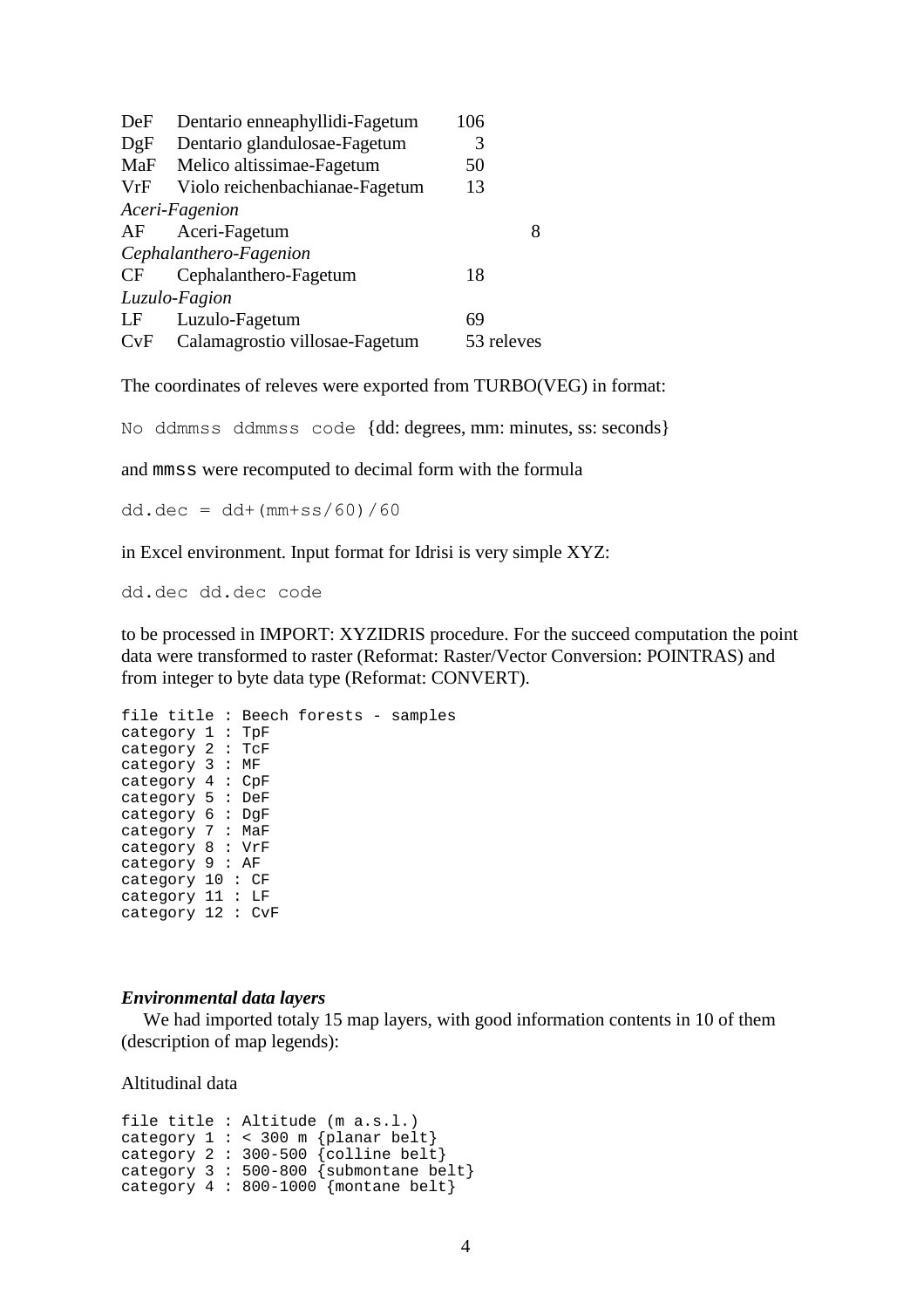category  $5 : > 1000$  {supramontane, subalpine belts}

#### Climatic data

```
file title : Mean annual temperatures (degrees C)
category 1 : < 4
category 2 : 4-5
category 3 : 5-6
category 4 : 6-7
category 5 : 7-8
category 6 : 8-9
category 7 : > 9file title : Precipitation (mm / year)
category 1 : <500 mm
category 2 : 500-600
category 3 : 600-700
category 4 : 700-800
category 5 : 800-900
category 6: >900 mm
file title : Growing season (days)
category 1 : < 60 days
category 2 : 60-100
category 3 : 100-120
category 4 : 120-140
category 5 : 140-150
category 6 : 150-160
category 7 : 160-180
category 8 : > 180file title : Snow depth (cm)
category 1 : < 20 cm
category 2 : 20-30
category 3 : 30-40
category 4 : 40-60
category 5 : 60-80category 6 : 80-100
category 7: > 100
file title : Climate zones
category 1 : CH2-CH4 {very cold}
category 2 : CH5-CH6
category 3 : CH7
category 4 : MT1-MT2 {middle}
category 5 : MT3
category 6 : MT4-MT5
category 7 : MT6-MT7
category 8 : MT8-MT9
category 9 : MT10-MT11
category 10 : T1 {warm}
category 11 : T2
category 12 : T4
Soil data
```
file title : Soil texture category 1 : earth-clay category 2 : stony category 3 : alluvial category 4 : clay category 5 : earth category 6 : earth-sandy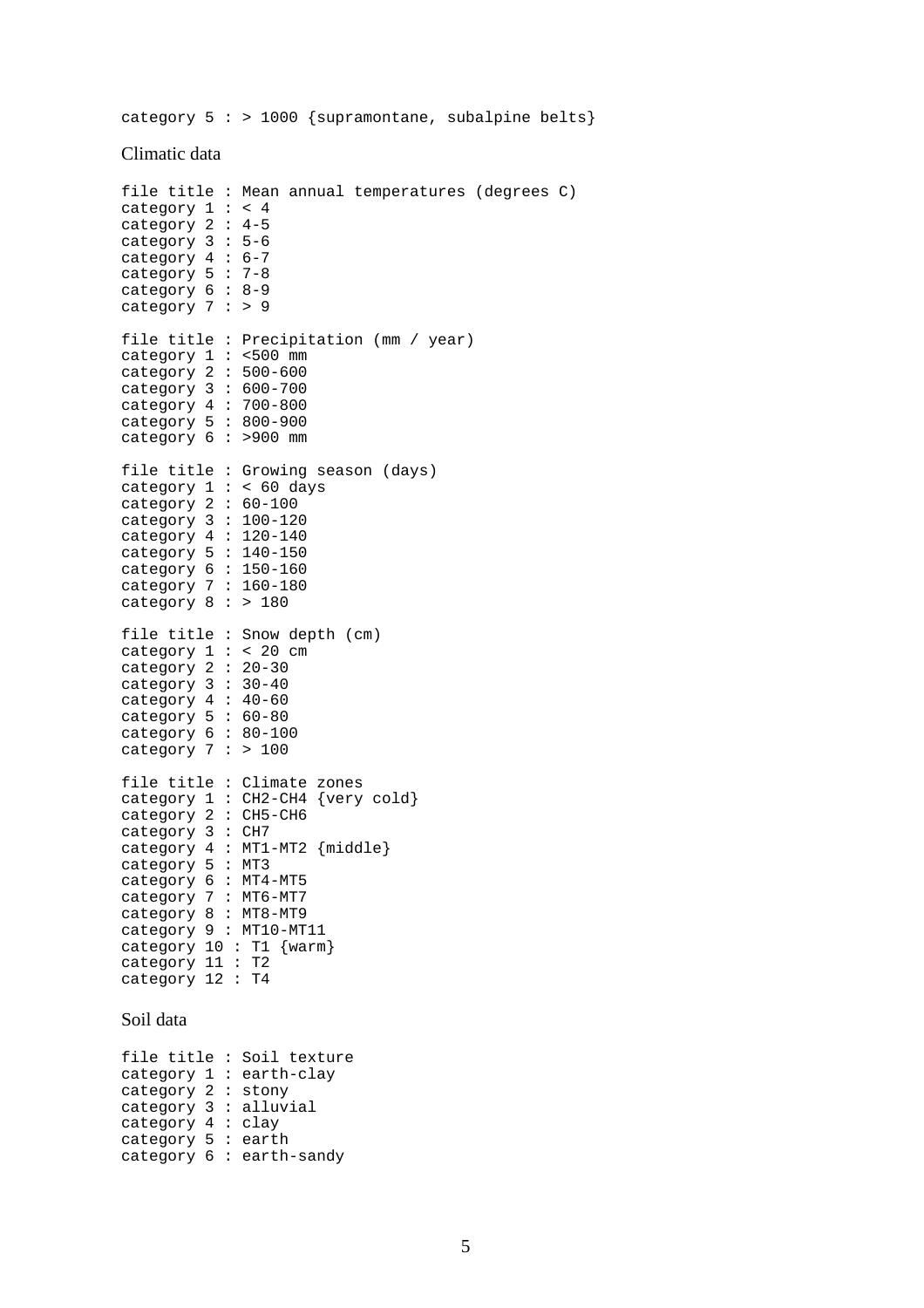```
file title : Soil types
category 1 : alluvial soils
category 2 : chernozem & braun soils
category 3 : podzolic mountain soils
category 4 : podzolic & braun soils
```
Vegetation data

```
file title : Forest zones
category 1 : flooded
category 2 : pine and oak
category 3 : oak
category 4 : oak and beech
category 5 : sM beech
category 6 : M beech
category 7 : M spruce
category 8 : krummholz
category 9 : none
file title : Potential natural vegetation
category 1 : Alnion incanae
category 2 : Carpinion
category 3 : Tilio-Acerion
category 4 : Eu-Fagenion
category 5 : Cephalanthero-Fagenion
category 6 : Galio-Abietenion
category 7 : Luzulo-Fagion
category 8 : Quercion pubescenti-petraeae
category 9 : Aceri tatarici-Quercion
category 10 : Quercion petraeae
category 11 : Genisto germanicae-Quercion
category 12 : Erico-Pinion
category 13 : Dicrano-Pinion
category 14 : Piceion excelsae
category 15 : Athyrio alpestris-Piceion
category 16 : Pinion mughi, Juncetea trifidi, etc.
category 17 : Scheuchzerio-Caricetea fuscae, Oxycocco-Sphagnetea
category 18 : anthropic vegetation
```
#### **Results**

The results were examined in two conceptual levels: (i) area crosstabulations of the map of potential natural vegetation with environmental factors and (ii) point [releves] extract and crosstabulations with the environmental factors.

#### *The application with the generalised map of potential vegetation*

The crosstabulation files were imported to Excel and the simple graphical outputs were prepared (file VEGETACE.XLS). The map was overlaid with mean annual temperatures, total annual precipitation, climatic zones, snow depth, vegetation season, altitudinal belts, soil type and texture zones and potential forestry zones. Simple expression of that crosstab processes is as follows: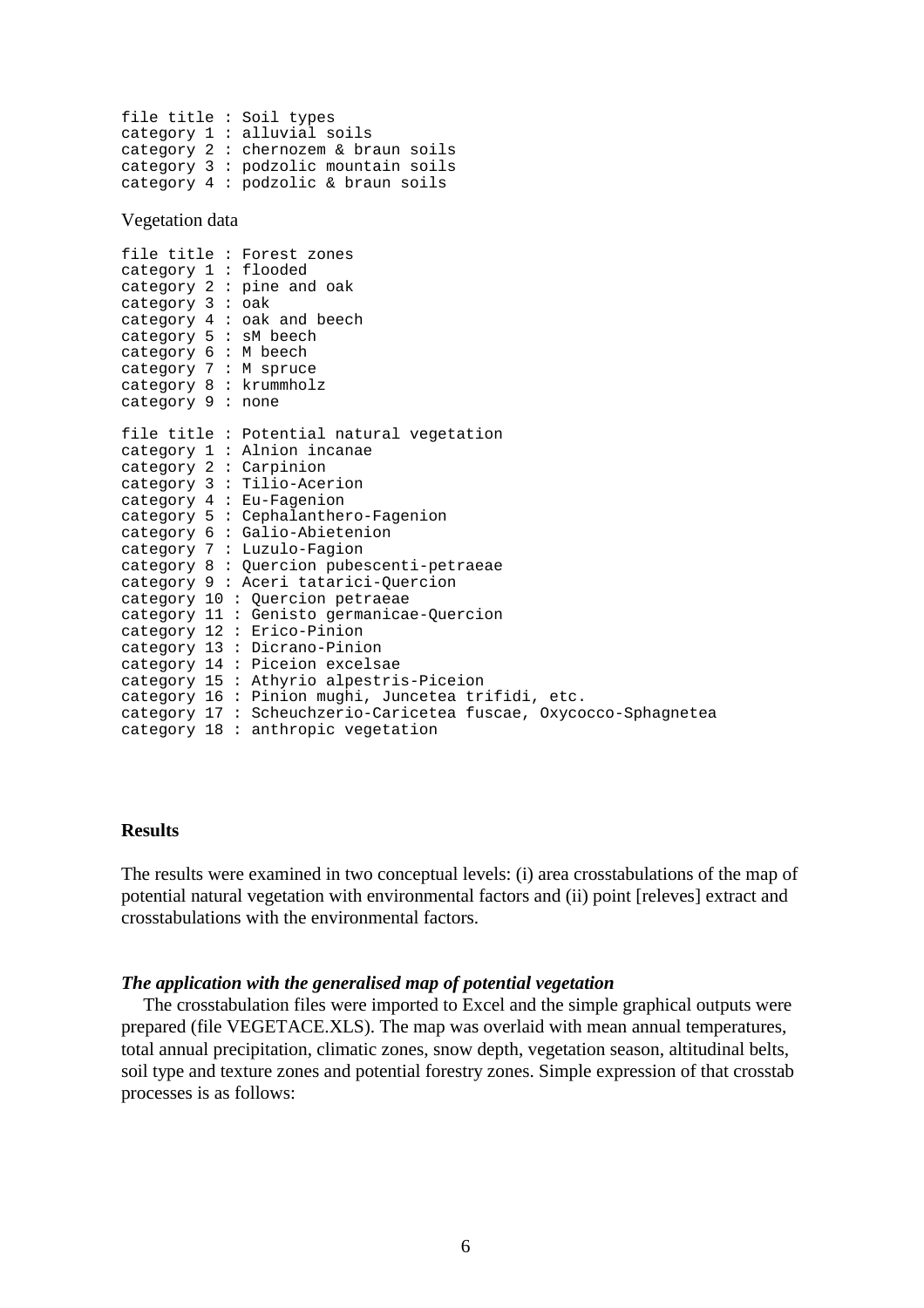

Fig. 1. – Schematic example of crosstabulation procedure in geographical information system (GIS) environment.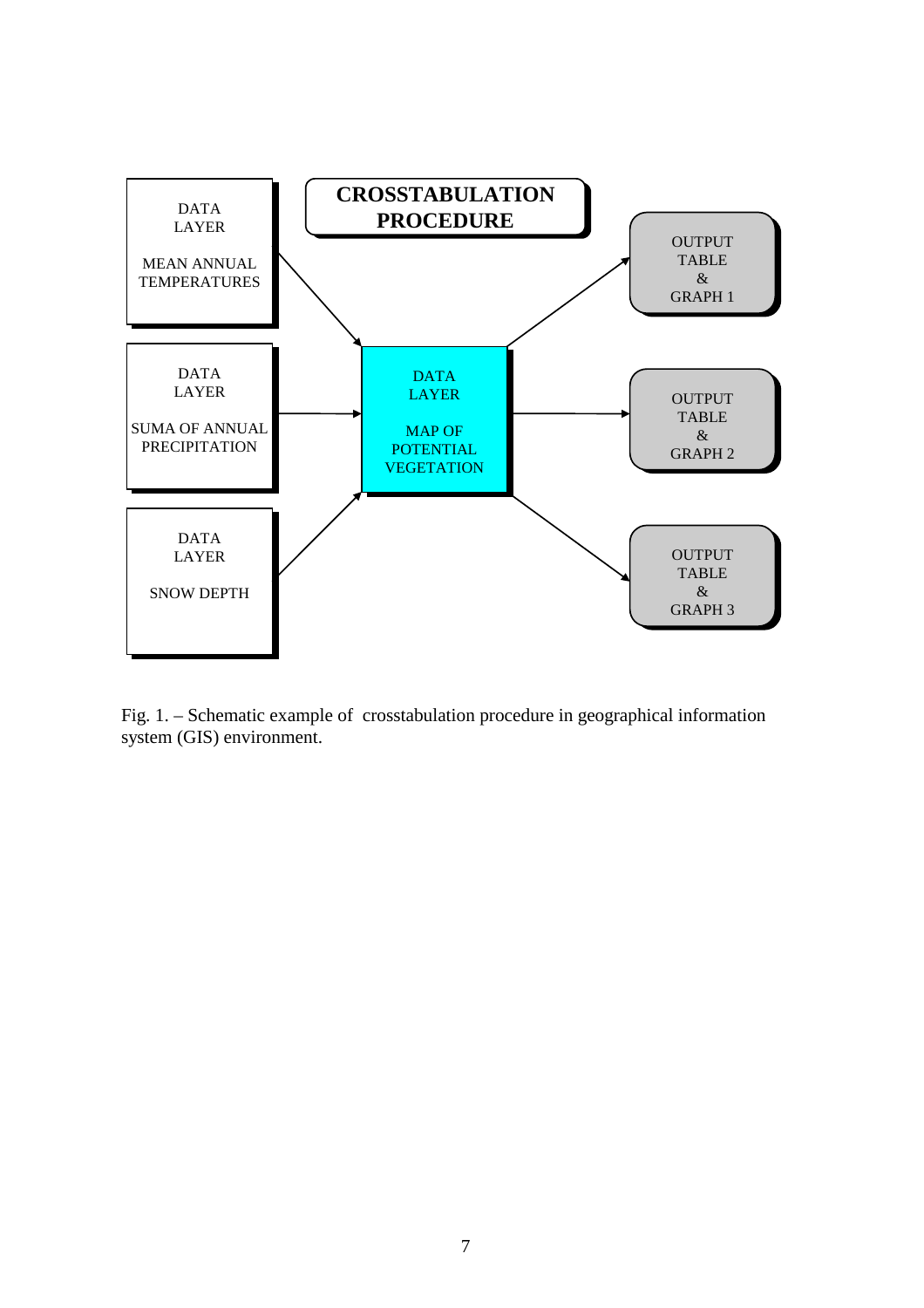|             | < 4 | 4-5  | 5-6  | $6 - 7$ | $7 - 8$ | 8-9   | > 9 | Total |
|-------------|-----|------|------|---------|---------|-------|-----|-------|
| Aln         | 0   | 0    | 9    | 1003    | 1387    | 2467  | 28  | 4894  |
| Carp        | 0   | 0    | 94   | 2741    | 10906   | 10469 | 48  | 24258 |
| <b>TAc</b>  | O   | 0    | 6    | 6       | 2       | 0     | 0   | 14    |
| EuFag       | 218 | 1015 | 4030 | 5401    | 2196    | 60    | 0   | 12920 |
| C-Fag       | 0   | 0    | 0    | 6       | 22      | 0     | 0   | 28    |
| GAb         | O   | O    | 0    | 44      | 32      | O     | 0   | 76    |
| LFag        | 334 | 1057 | 3221 | 7986    | 2374    | 587   | 0   | 15559 |
| Qpp         | 0   | 0    | 0    | 9       | 23      | 56    | 0   | 88    |
| AtQ         | O   | 0    | 0    | 351     | 54      | 429   | 0   | 834   |
| Qpetr       | O   | 0    | 2    | 6       | 178     | 381   | 0   | 567   |
| Qac         | O   | 0    | 177  | 5836    | 12472   | 1067  | 13  | 19565 |
| EPin        | O   | O    | 0    | 0       | 2       | ი     | 0   | 2     |
| <b>DPin</b> | O   | 0    | 19   | 2       | ი       | O     | 0   | 21    |
| Pic         | 368 | 254  | 241  | 92      |         | O     | 0   | 956   |
| APic        | 6   |      | 0    | 0       | ი       | O     | 0   | 7     |
| Pmug        | 46  | O    | O    | 0       | ი       | O     | 0   | 46    |
| SchC        | 3   | 9    | 6    | 5       | 39      | 3     | 0   | 65    |
| antr        | 0   | 0    | 0    | 53      | 75      | 86    | 0   | 214   |
| Total       | 996 | 2367 | 7867 | 23622   | 29823   | 15628 | 89  | 80114 |

Table 1. – Example of tabular output: result of crosstabulation of the map of potential natural vegetation with mean annual temperature  $({}^{\circ}C)$ 

**Mean annual temperature**



Fig. 2. – Example of temperature differentiation of the main vegetation units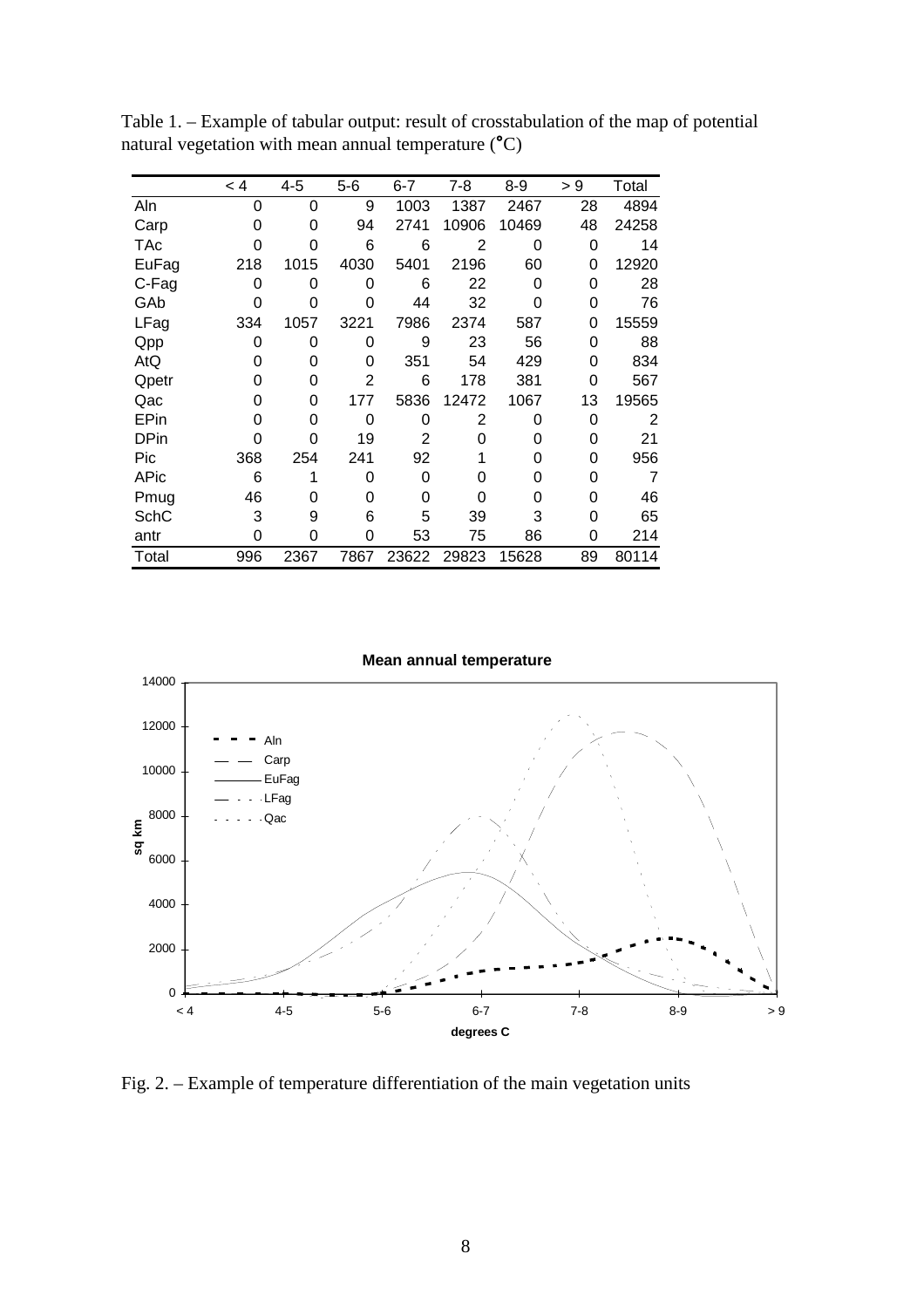

Fig. 3. – Example of the relations of potential forestry zones and potential natural vegetation. Note the proportion of deforested area (none) in the units of map of potential vegetation

The training data for more detailed study were from alliances *Fagion* and *Luzulo-Fagion*. For these two units were prepared the separate crosstabulations with some environmental data: the climatic and soil relationships were computed for both temperature and precipitation data (fig. 4), soil type and soil texture zones (fig. 5), and vegetation season and snow depth (fig. 6), respectively.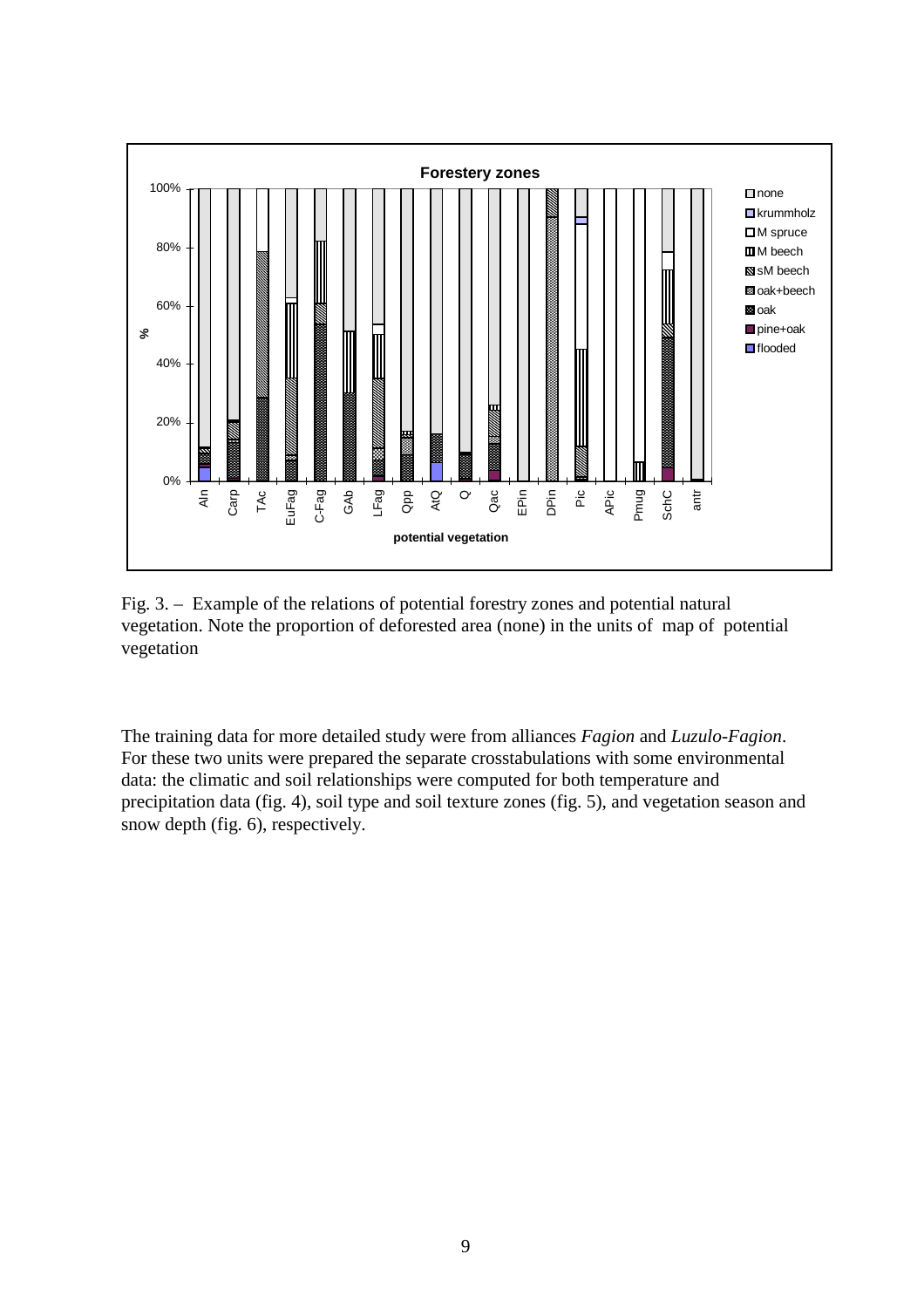

Fig. 4. – Climatic differentiation of the potential distribution of beech woods in the Czech Republic (based on the Map of potential natural vegetation 1:500,000; Neuhauslova et al. 1997): (A) mean annual temperatures and sum of annual precipitation.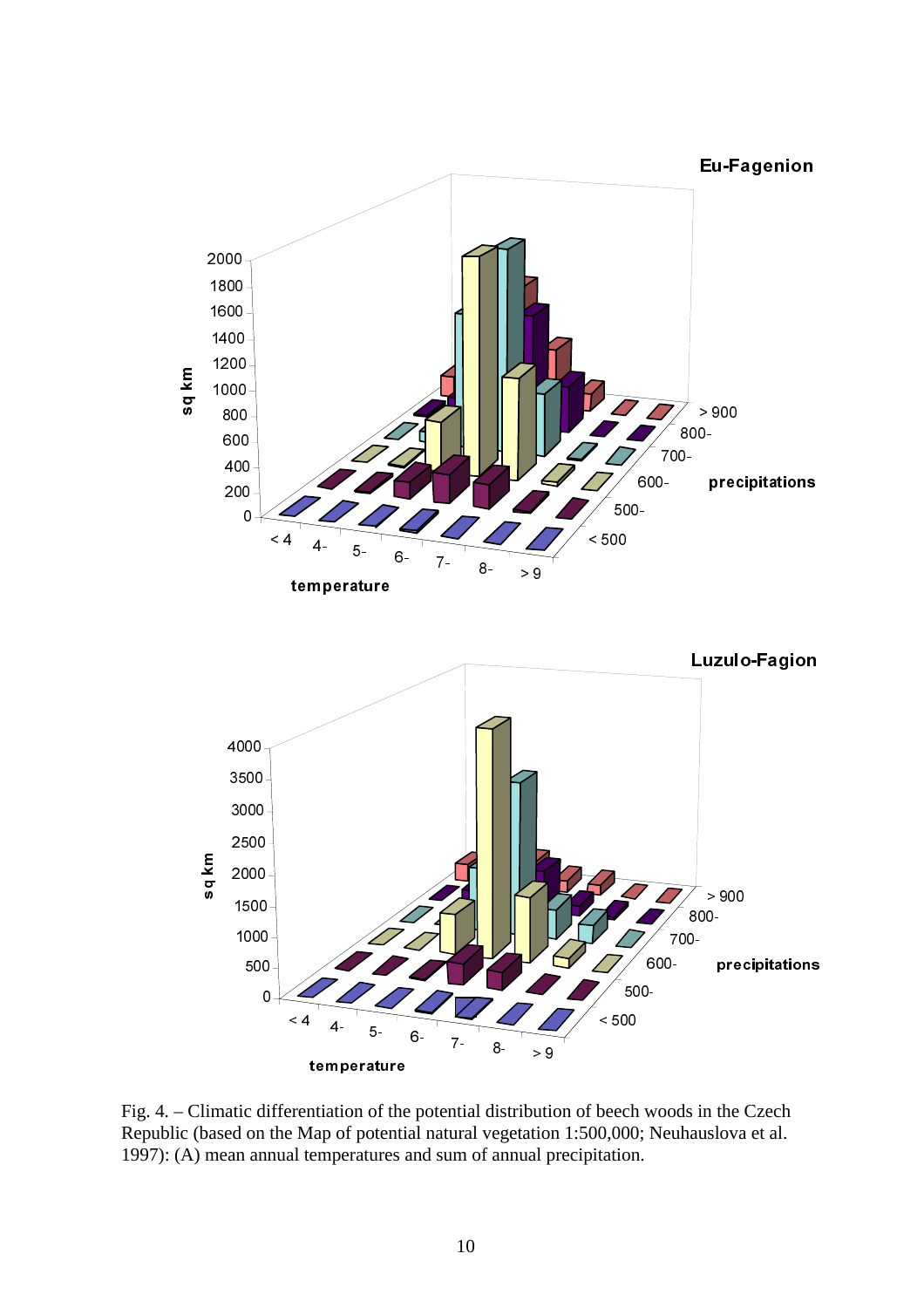

Fig. 5. – Climatic differentiation of the potential distribution of beech woods in the Czech Republic (based on the Map of potential natural vegetation 1:500,000; Neuhauslova et al. 1997): (B) mean snow depth and vegetation season.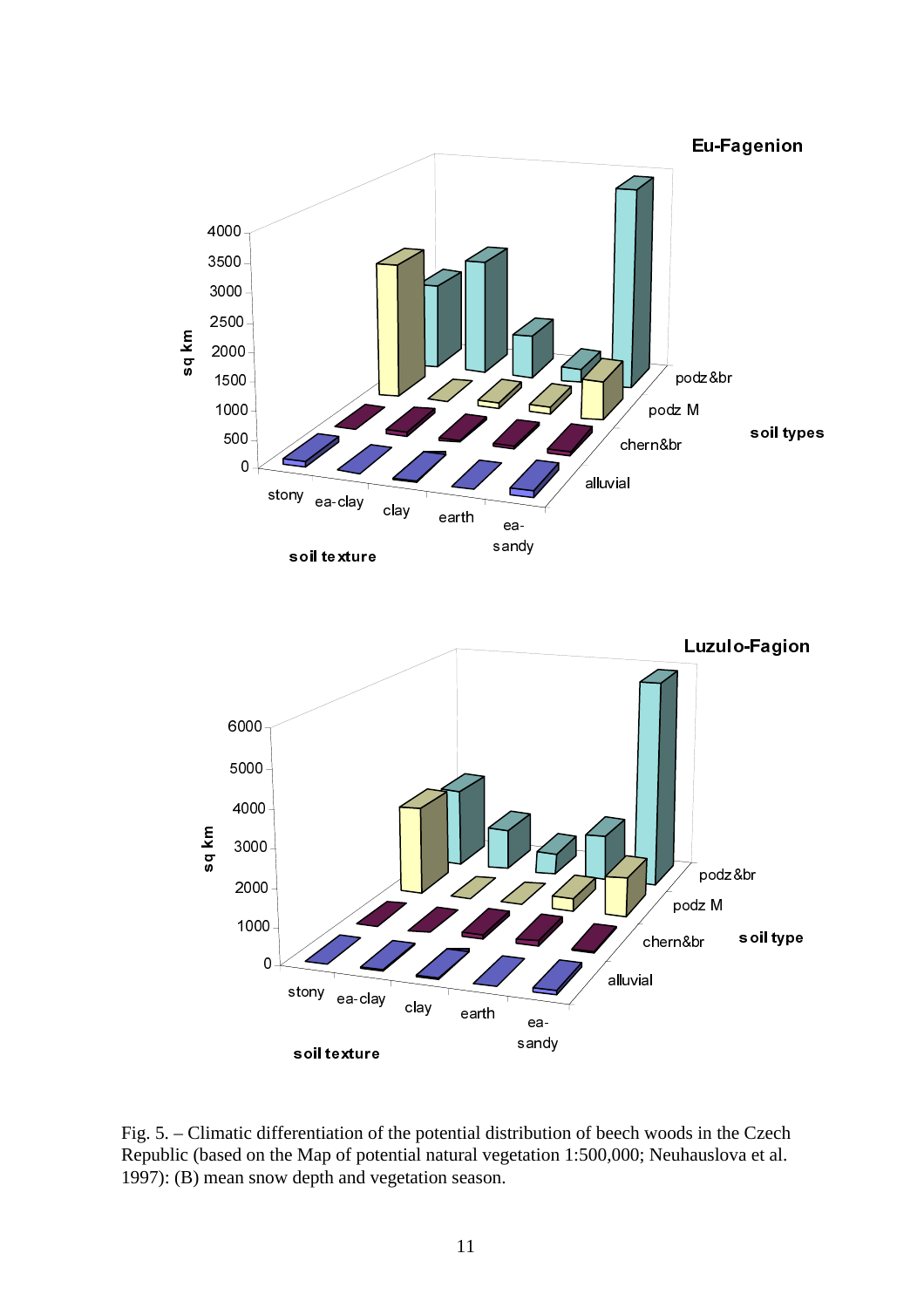



Fig. 6. – Soil differentiation of the potential distribution of beech woods in the Czech Republic (based on the Map of potential natural vegetation 1:500,000; Neuhauslova et al. 1997).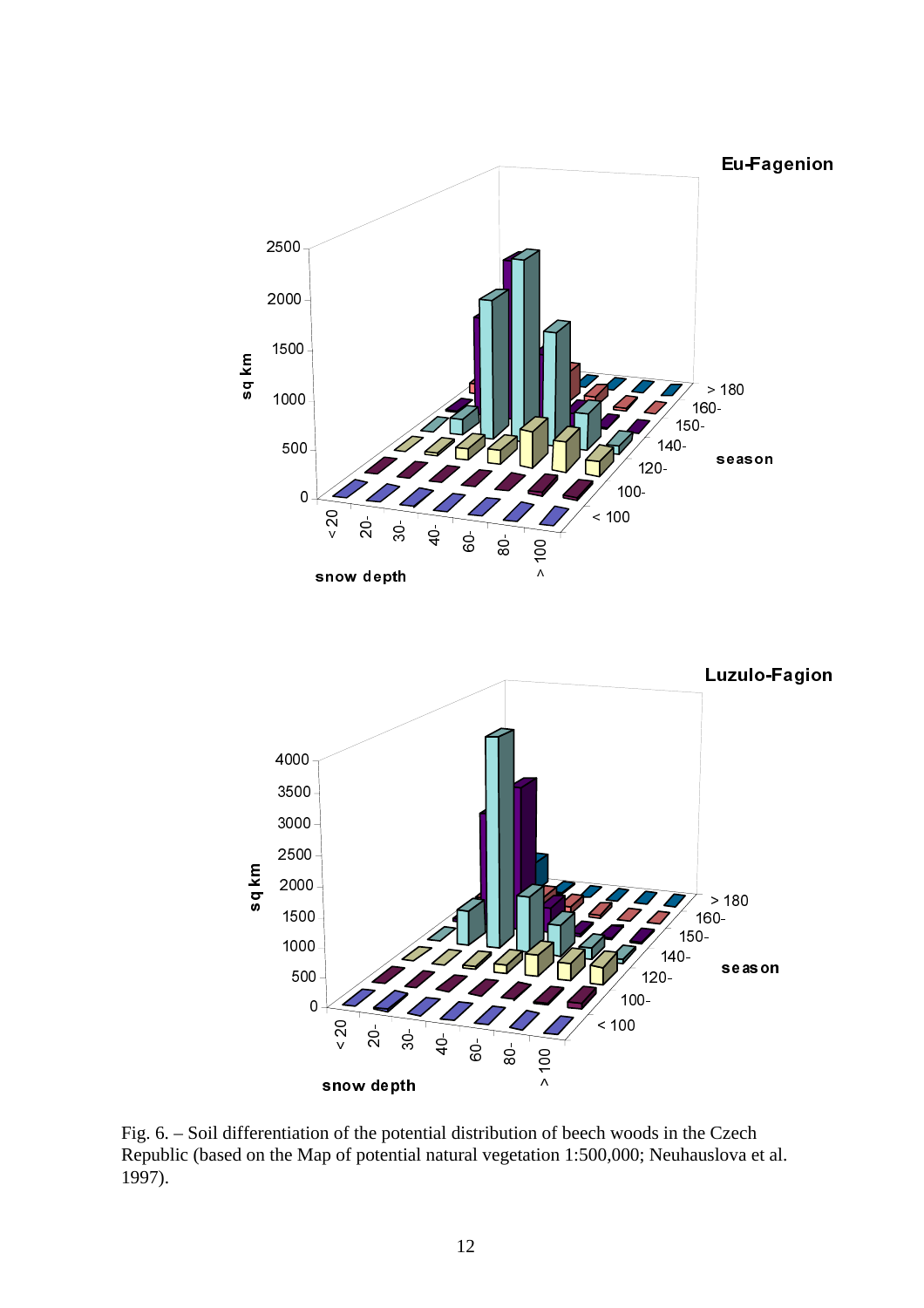### *Linking the releves points with header database*

The heads of releves were exported from TURBO(VEG) separately into two files, first with the identificator and long/lat coordinates as space delimited text, second in dBase IV format with the first number of identificator and any other fields. Identificator number has to be changed (in Access) to *integer* format.

- 1. In the step of import of point data to Idrisi and following rasterisation were prepared raster layers for next crosstabulation with some restrictions: (i) the raster grid resolution 1 sq km fuse more releves into one pixel (it should be advantageous in the case of high number of releves with special local trends); (ii) more releves from more communities are fused into one unit, for each community should be prepared one raster.
- 2. In the step of linking header database to the points are restrictions with special codes used for syntaxa (the database management doesn't work with combined text and numbers variables).



Fig. 7. – Schema of database processing in IDRISI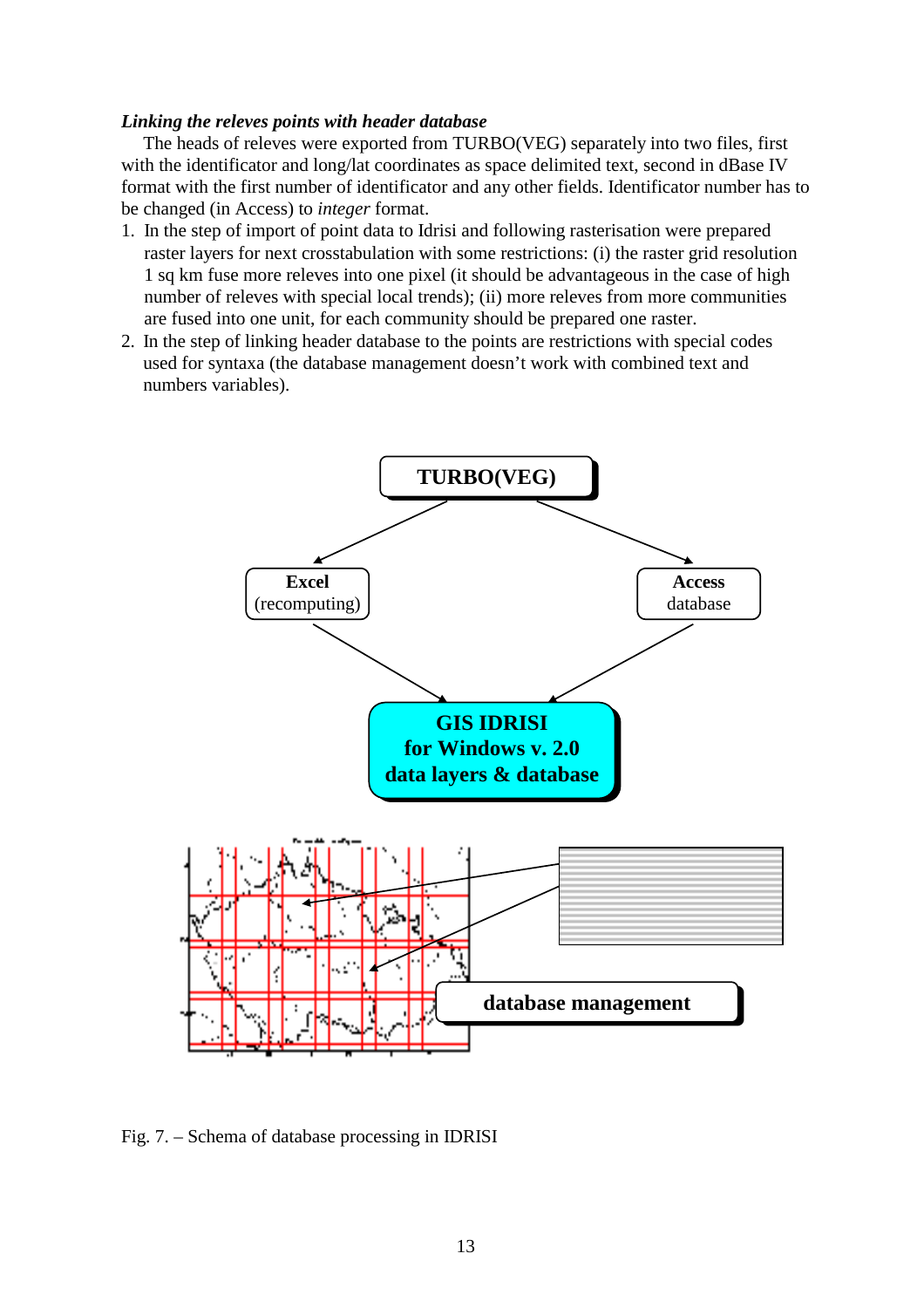

Fig. 8. – Training data: example of community differentiation in beech woods. Explanations: *Fagion/Eu-Fagenion*: TpF – Tilio-platyphyllae-Fagetum, TcF – Tilio cordatae-Fagetum, MC – Melico-Fagetum, CpF – Carici pilosae-Fagetum, DeF – Dentario enneaphylli-Fagetum, DgF – Dentario glandulosae-Fagetum, MaF – Melico altissimae-Fagetum, VrF – Violo reichenbachianae-Fagetum; *Aceri-Fagenion*: Aceri-Fagetum; *Cephalanthero-Fagenion*: Cephalanthero-Fagetum; *Luzulo-Fagion*: LF – Luzulo-Fagetum and CvF – Calamagrostio villosae-Fagetum.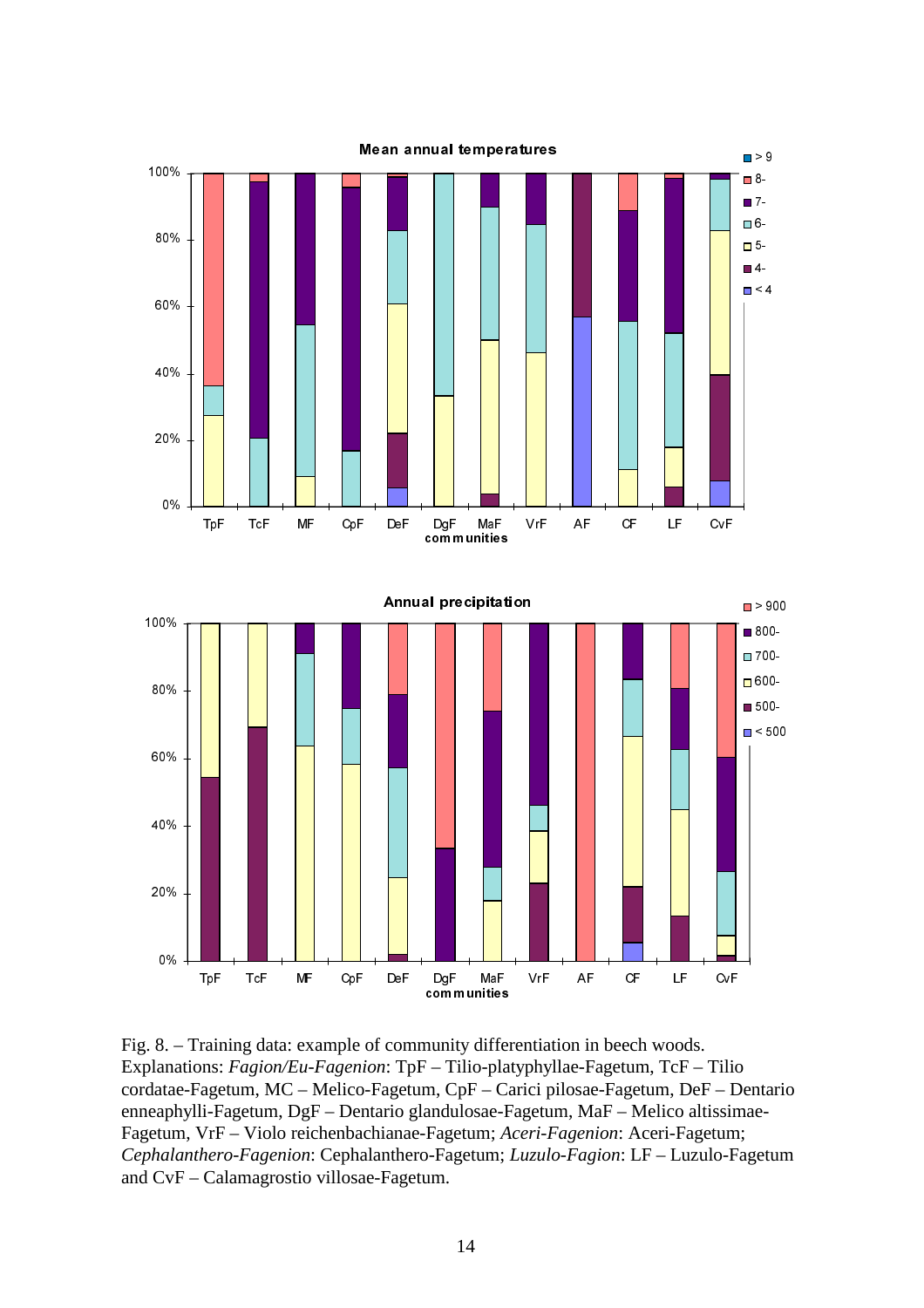



Fig. 9. – Training data: example of community differentiation in beech woods. For explanations see fig. 8.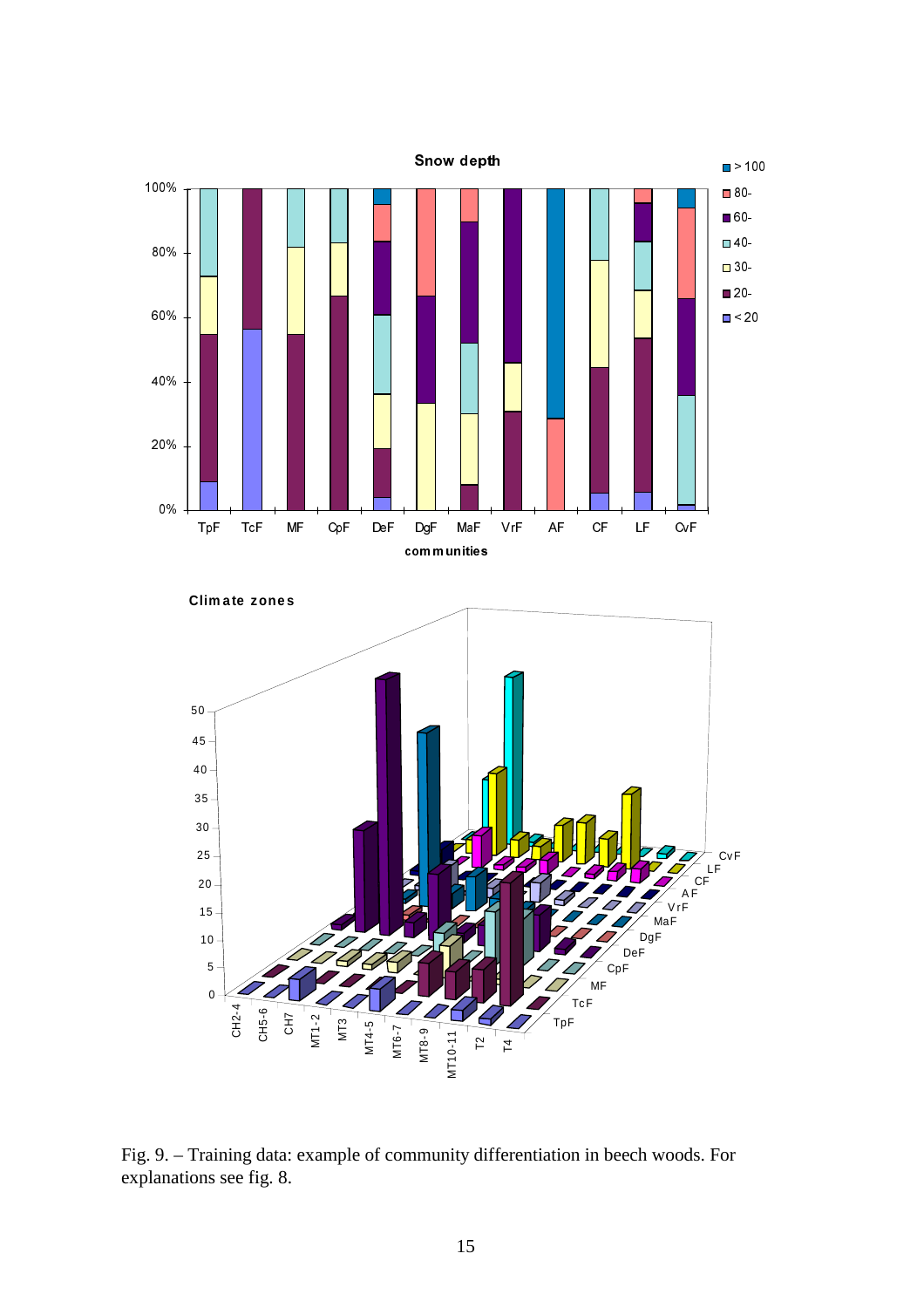

Fig. 10. – Training data: example of community differentiation in beech woods. For explanations see fig. 8.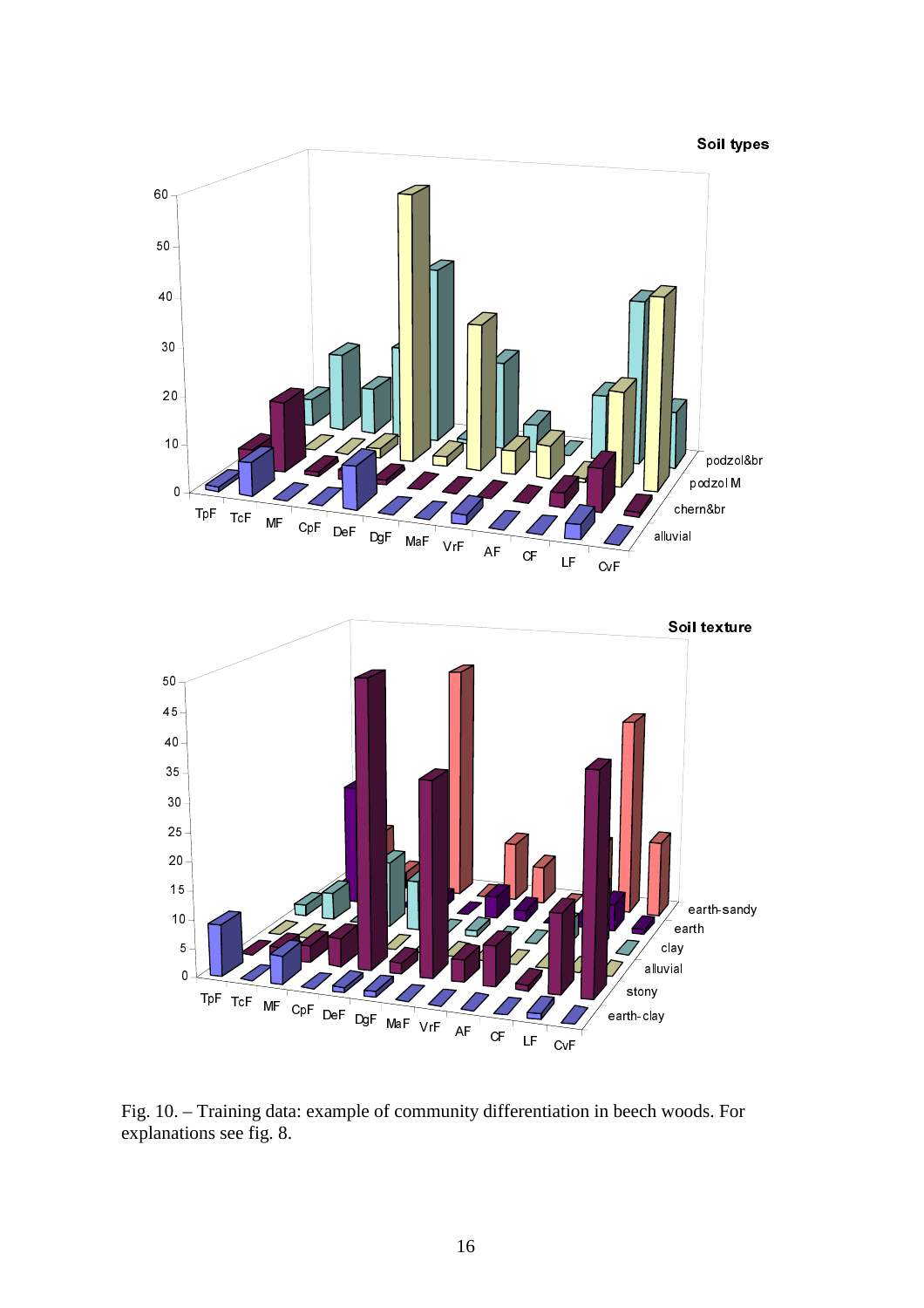Altitude



#### Forest zones



Fig. 11. – Training data: example of community differentiation in beech woods. For explanations see fig. 8.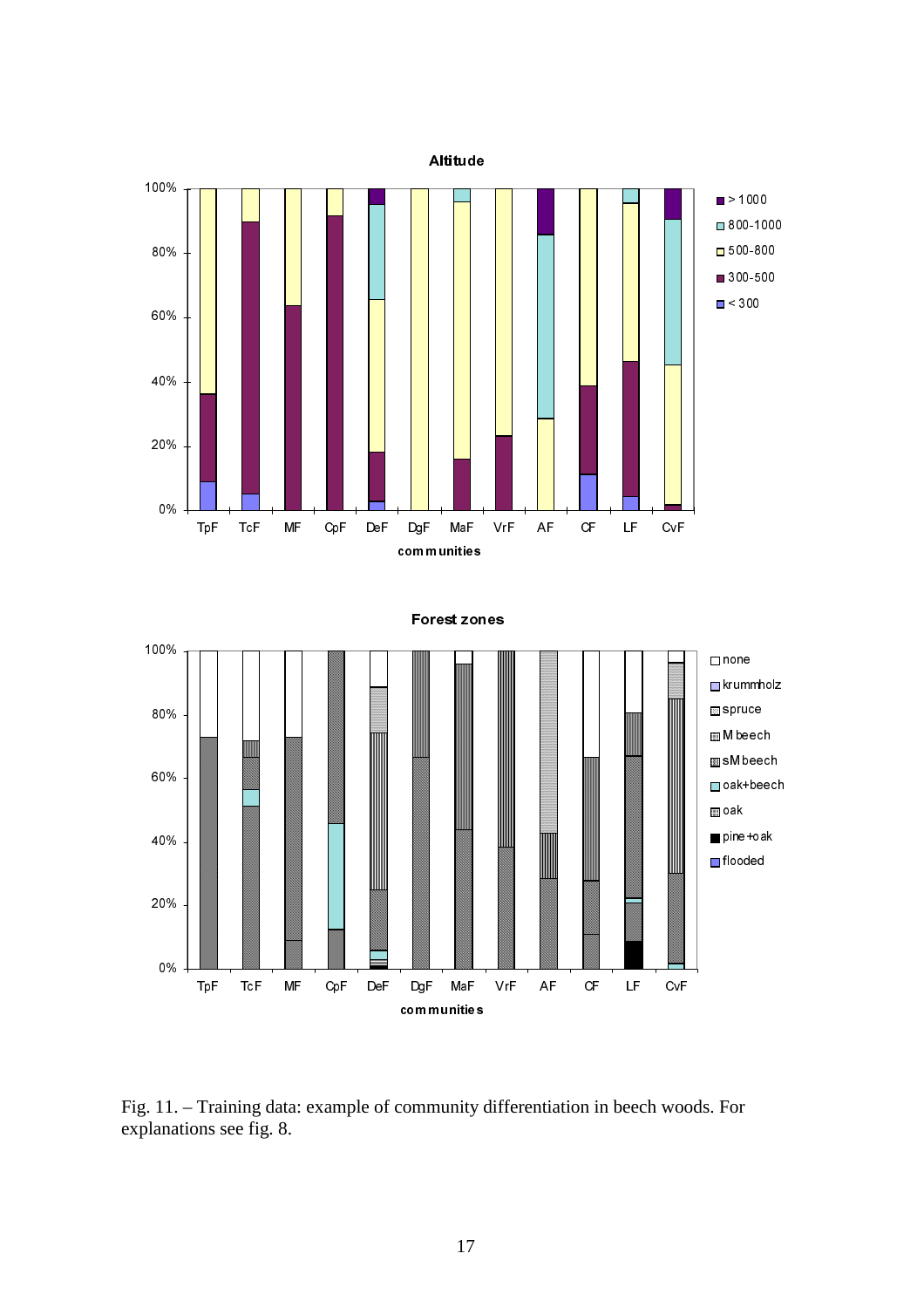### **Possibilities for the vegetation mapping and modelling**

Using both large sets of releves covering main vegetation types and more environmental layers gives the possibility for mathematical simulation of more thematic maps, i.e. the map of potential vegetation. The basic information for simulation algorithm are climatic data, geological substratum, soil characteristics, altitude, orientation, slopes and solar radiation (Davis & Goetz 1990, Brzeziecki et al. 1993, Fischer 1994). Next data needed for the mapping of actual vegetation cover are land use and agriculture (Palmer & Van Staden 1992). For the simulation process the most important layers are ecological stress-factors, like precipitation deficient (South Africa; Palmer & Van Staden 1992), snow cover and absolute temperature minima (Canadian taiga; Leninhan 1993), frequencies of inundations (Netherlands; van de Rijt et al. 1996), etc. In the study of the global warm effect the altitudinal data were changed with the temperature (Brzeziecki et al. 1995). The simulation algorithm are based upon multiple regression models, multiple probability statistics (Bayesian probability theory) a o. (Davis et Goetz 1990, Brzeziecki 1993, Fischer 1994, Lindacher 1996, Tichy 1997). The Markov matrices were used for simulation of successional floodplain development (Guth & Prach 1996).

## **Bibliography**

- Brzeziecki B., Kienast F. et Wildi O. (1993): A simulated map of the potential natural forest vegetation of Switzerland. – J. Veget. Sci. 4: 499–508.
- Brzeziecki B., Kienast F. et Wildi O. (1995): Modelling potential impacts of climat change on the spatial distribution of zonal forest communities in Switzerland. – J. Veget. Sci. 6: 257–268.
- Burrough P.A. (1986): Principles in Geographical Information Systems for Land Resource Assessment. – Oxford Univ. Press, 194 p.
- Burrough P.A. & McDonnell (1998): Principles in Geographical Information Systems. Oxford Univ. Press, 333 p.
- Chytry M. (1998): Czech National Phytosociological Database: initial state and perspectives. – In: Neuhäuslová Z. et Chytry M. [eds.], Phytosociological research in the Czech Republic, Zpr. Ces. Bot. Spolec., 32(1997), Materialy 15: 27–40.
- Davis F.W. et Goetz S. (1990): Modeling vegetation pattern using digital terrain data. -Land. Ecol. 4: 69–80.
- Demek J. et al. (1965): Geomorphology of the Czech Republic. Academia, Praha. [In Czech]
- Eastman R.J. (1997): Idrisi for Windows v. 2.0. Clark University.
- Ermakov N., Drng J. & Rodwell J. (1997): Hemiboreal Forests of Siberia: Biodiversity and Red Data Book Status. – Report, Unit of Vegetat. Sci., Lancaster.
- Fischer H.S. (1994): Simulation der räumlichen Verteilung von Pflanzengesellschaften auf der Basis von Standortskarten. Dargestellt am Beispiel des MaB Testgebietes Davos. – Veröff. Geobot. Inst. ETH Stift. Rübel Zürich 122. Diss. ETH, Zürich, 144 p.
- Guth J. et Prach K. (1996): 8.2. Scenarios of possible future floodplain development. In: Prach K., Jeník J. et Large A.R.G. [eds.], Floodplain Ecology and Management, p. 237– 243, SPB Acad. Publ.
- Hennekens S.M. (1994): TURBO(VEG). Software package for input, processing, and presentation of phytosociological data. – Univ. of Lancaster.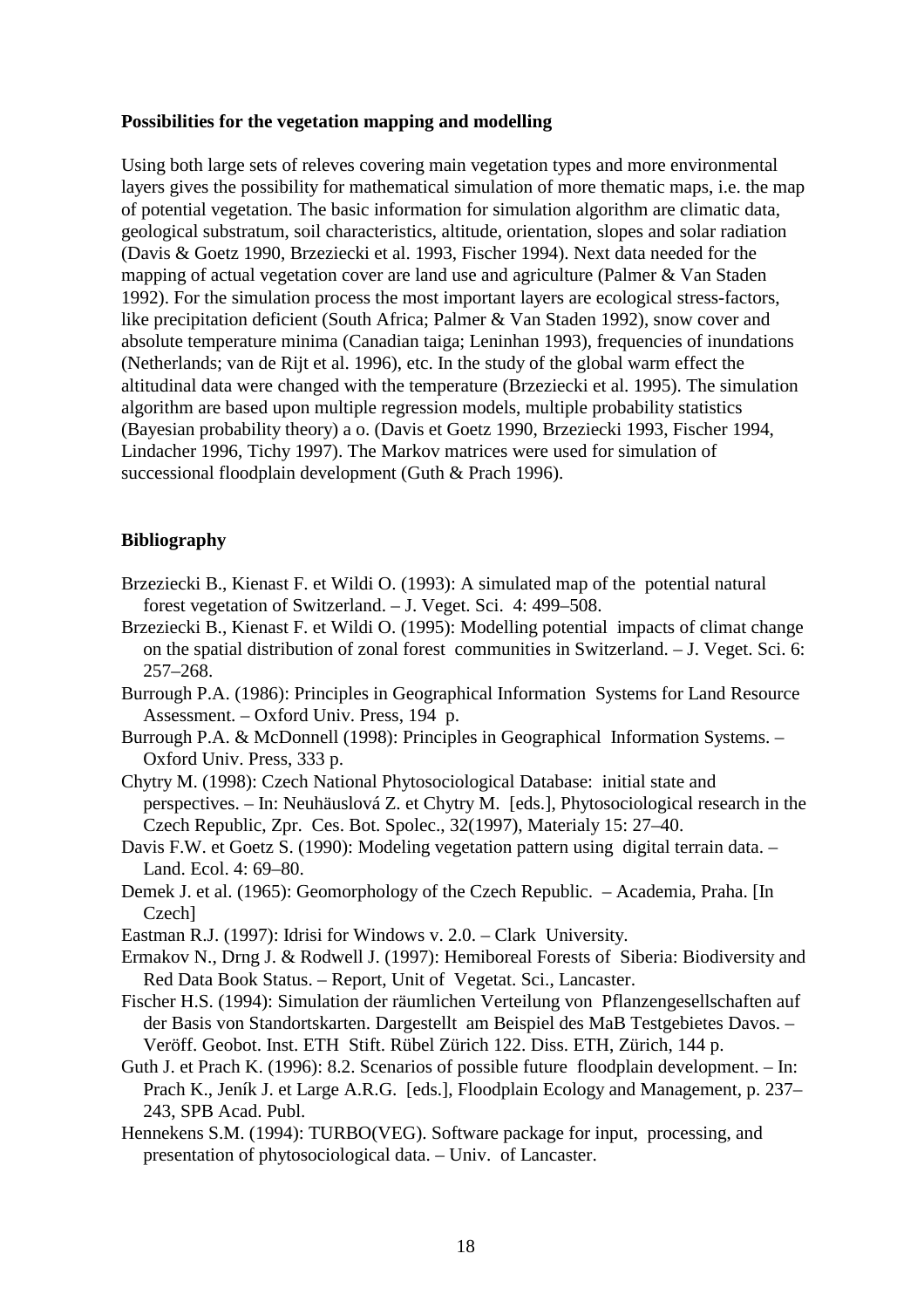- Lenihan J.M. (1993): Ecological response surfaces for North American boreal tree species and their use in forest classification. – J. Veget. Sci. 4: 667–680.
- Lindacher R. (1996): Verifikation der potentiellen natürlichen Vegetation mittels Vegetationssimulation am Beispiel der TK 6434 "Hersbruck". – Hoppea 57: 5–143.
- Maguire D.J., Goodchild M.F. et Rhind D.W. [eds.](1991): Geographical information systems: Principles and applications, Longman Sci. & Techn.
- Morton A. (1997): DMAP for Windows, v. 6.4.
- Neuhäuslová et al. (1997): Map of potential natural vegetation of the Czech Republic 1:500,000. – Institute of Botany, Pruhonice.
- Palmer A.R. et Van Staden J.M. (1992): Predicting the distribution of plant communities using annual rainfall and elevation: an example from southern Africa. – J. Veget. Sci. 3: 261–266.
- Skalicky V. et al. (1988): Phytogeographical areas. In: Slavik B. et Hejny S. [eds.], Kvetena CR, Academia, Praha. [In Czech]
- Tichy L. (1997): Modelling potential natural vegetation in a river valley in relation to environmental factors. – IAVS'97 Symposium, 18–23 August 1997, Ceské Budejovice.
- van de Rijt C.W.C.J., Hazelhoff L. et Blom C.W.P.M. (1996): Vegetation zonation in a former tidal area: A vegetation-type response model based on DCA and logistic regression using GIS. – J. Veget. Sci. 7: 505–518.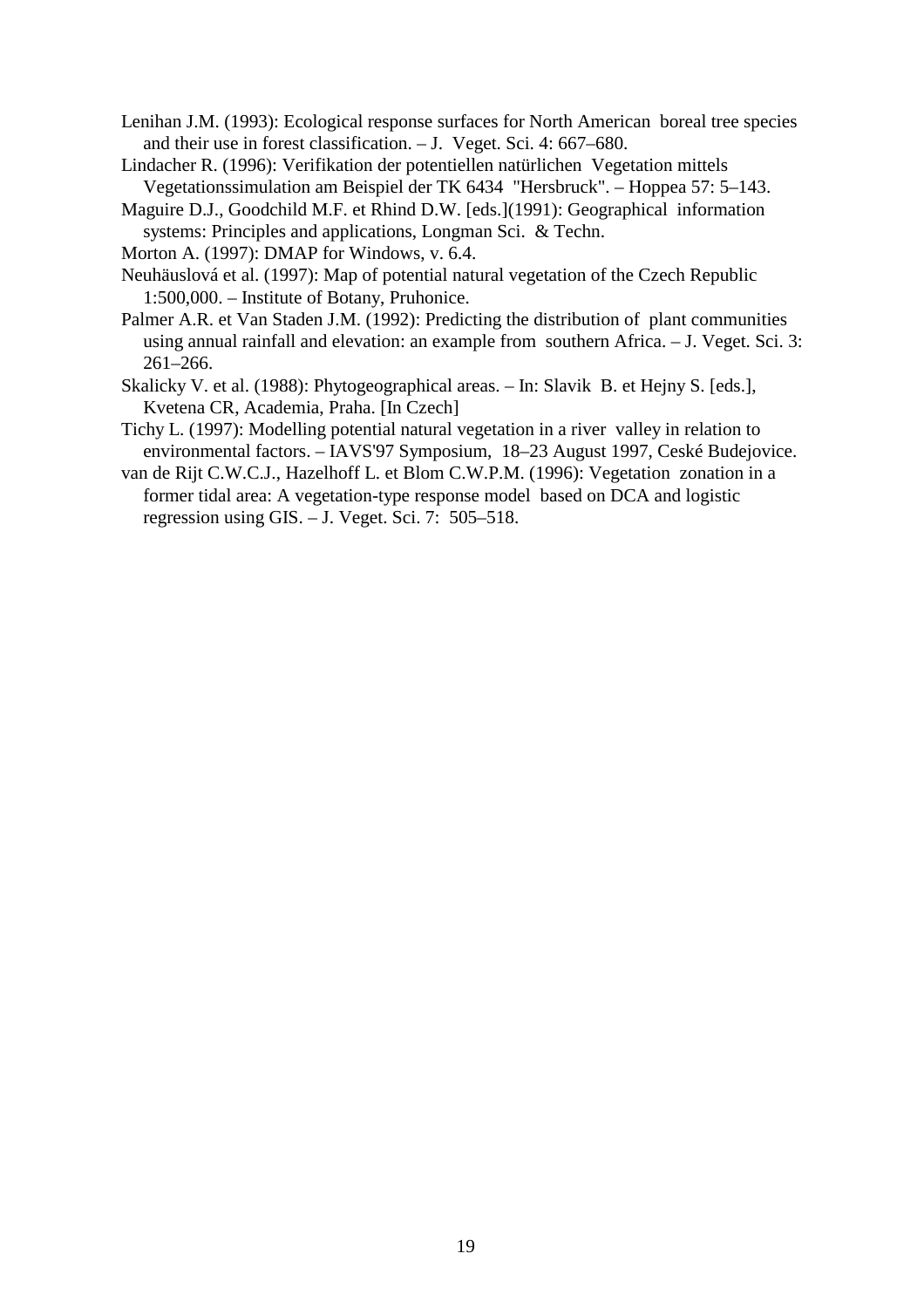## **List of additional figures**

Figs. 12 and 13. – Training data: distribution of releves visualised in DMAP software package.

Fig. 14. – Training releve data imported to GIS IDRISI.



## **Altitude**

Fig. 15. – Environmental layers: altitudinal belts: < 300 m – planar, 300–500 m – colline, 500–800 submontane, 800–1000 montane, and > 1000 m – supramontane, subalpine and alpine belts.

# **Snow depth**



Fig. 16. – Environmental layers: map of middle snow depth.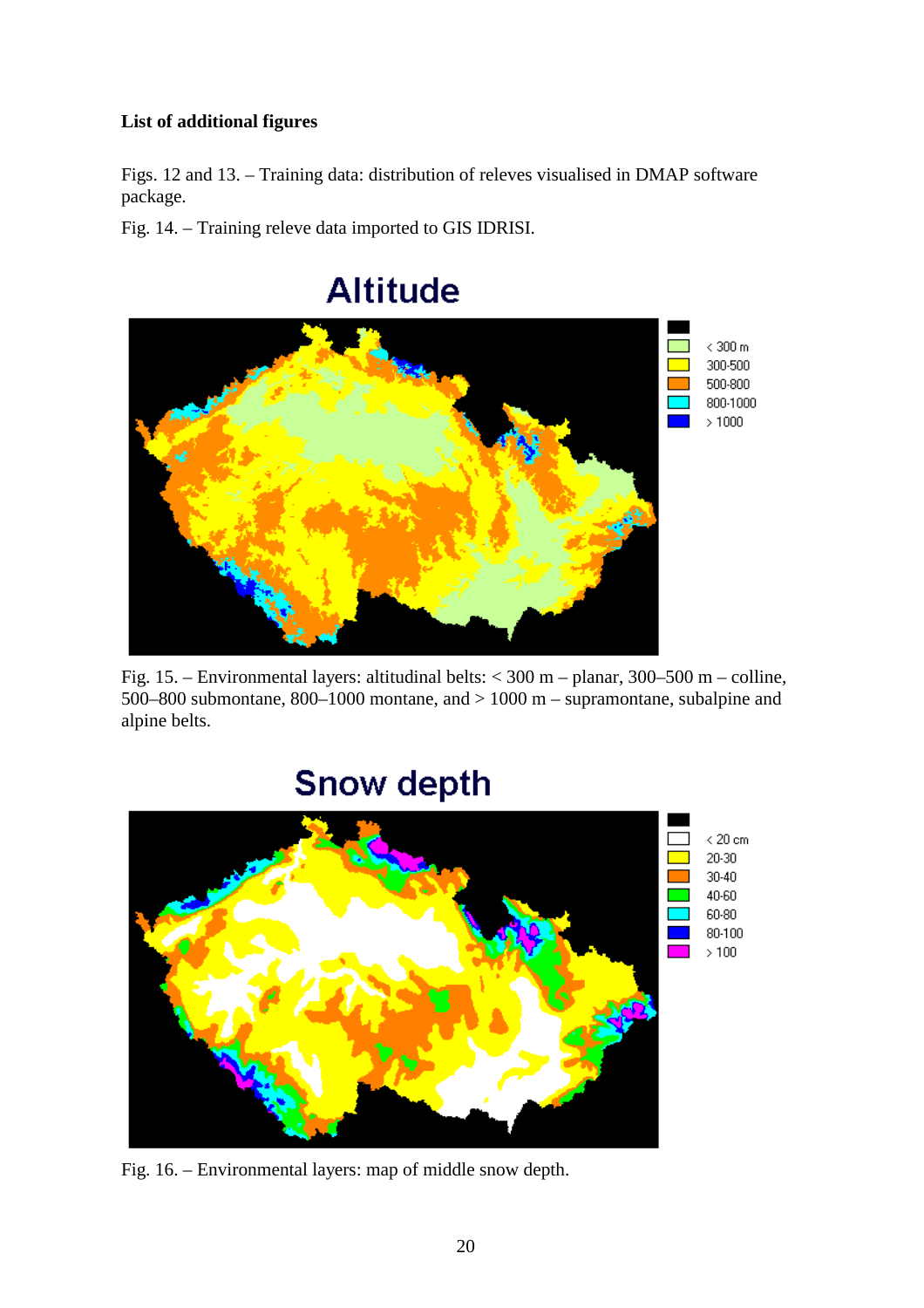# Precipitation



Fig. 17. – Environmental layers: sum of annual precipitation.

# $\langle 4$  $4-5$  $5-6$  $6-7$  $\overline{\square}$  7.8  $\overline{\phantom{a}}$  $8-9$  $\Box$  > 9

# **Mean annual temperatures**

Fig. 18. – Environmental layers: mean annual temperatures.